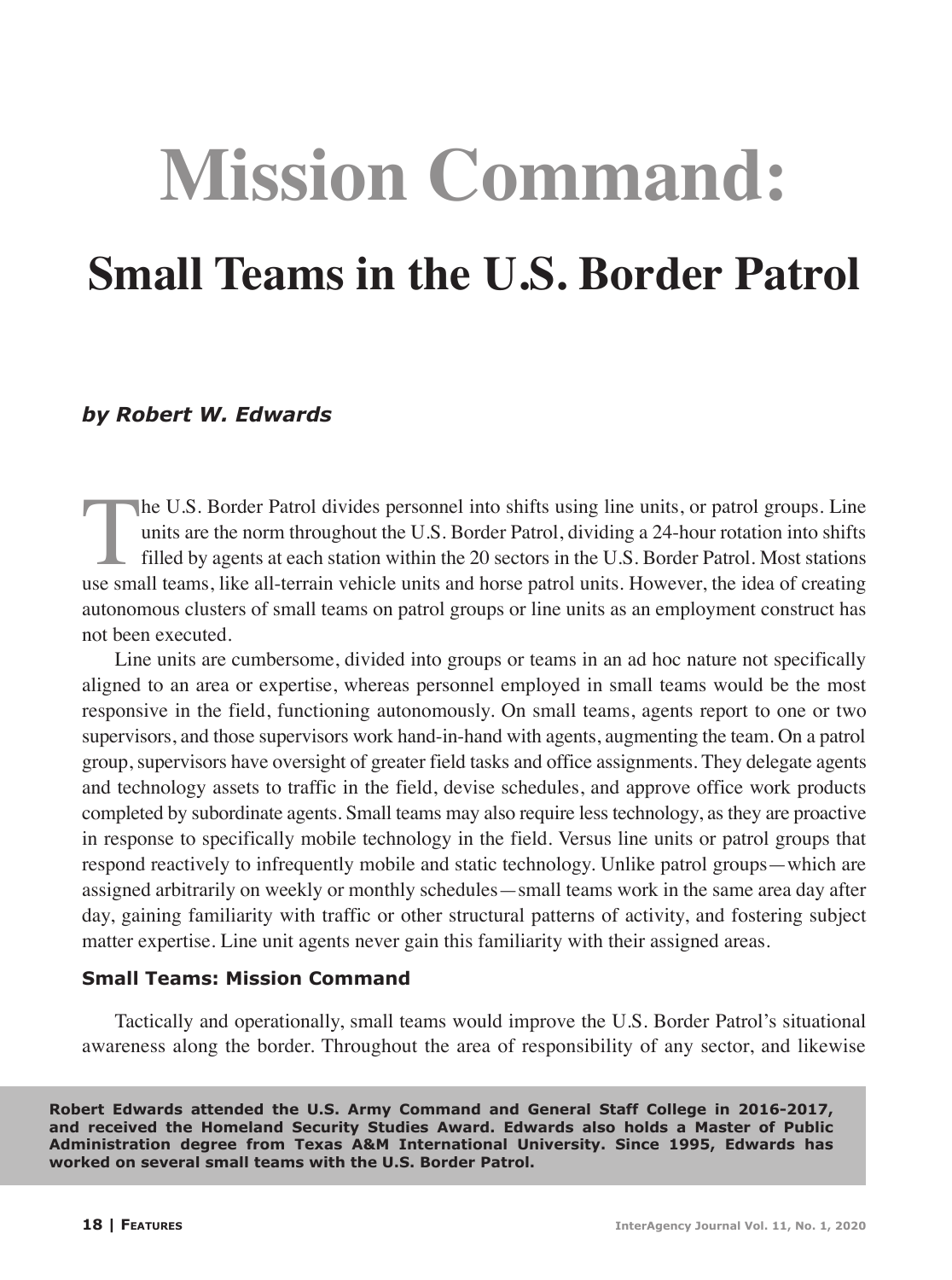### **PAIC > DPAIC > WC > SOS > SBPA > BPA > MS**

**PAIC:** Patrol Agent in Charge **DPAIC:** Deputy Patrol Agent in Charge **WC:** Watch Commander **SOS: Special Operations Supervisor** 

**SBPA:** Supervisory Border Patrol Agent **BPA:** Border Patrol Agent **MS:** Mission Support Personnel

#### **Figure 1. Border Patrol Command Structure**

station, in the U.S. Border Patrol, small teams would positively affect response rates and management as the primary method of personnel employment. Small teams would and do optimize the work output of the station's agents, more so than the current method of line units, or shifts. Small teams are characteristically more adaptive, rapidly mobile, and members work "autonomously."1 The implementation of small teams is currently in use at the Tucson Station and elsewhere throughout the Border Patrol, but only as a force multiplier to enhance line units. To improve morale, effectiveness, efficiency, and reduce attrition, division of personnel into teams makes sense. Tucson Border Patrol Station, the largest in the Border Patrol as of  $2014$ ,<sup>2</sup> is an example of small teams employment, requiring a division of agents consisting of approximately 50 teams, with 10-12 Border Patrol Agents, and one to two Supervisory Border Patrol Agents. Managerial oversight remains with the Watch Commanders. Nested within each member of the small team construct is the "command intent"<sup>3</sup> of the station, provided by the Watch Commander.

Small teams at the Tucson Border Patrol Station are in short supply, due to the line unit factor, as not to deplete line units of agents and Supervisory Border Patrol Agents. Small teams, such as horse patrol units and the Tucson Station Mountain Team, are mission specific and rapidly mobile, as they work to respond to specific areas that are less feasible to access swiftly by line unit agents. Maximizing the efforts and skill sets of agents in the field with rapid response to risk managed<sup>4</sup> operations requires an agile work force. Small teams are not cumbersome, with aligned purpose to the mission. They are swift to respond, without Supervisory Border Patrol Agent oversight or direction, thus providing autonomous initiative without slowed authorization from a Watch Commander.

A further proposal to align the small teams with leadership at the agent level entails selection of a Senior Patrol Agent. The Supervisory Border Patrol Agents from the Tucson Border Patrol Station select the Senior Patrol Agents, without consideration of seniority, based solely on merit. The Senior Patrol Agents fill Team Leader positions and peer the agents in the field. Further, Senior Patrol Agents mentor the agents and Supervisory Border Patrol Agents with tactical expertise.<sup>5</sup>

#### **Line Units: Command and Control**

Numerous individual agents make up line units. Watch Commanders at the second line supervisory level and Supervisory Border Patrol Agents at the first line level conduct oversight of the line units. The number of agents, Watch Commanders and Supervisory Border Patrol Agents vary in ratio depending upon the number of agents on a patrol group, or line unit. See Figure 1 for the Border Patrol command structure working left (higher rank) to right (lower rank).

The Command and Control<sup>6</sup> aspect of the line unit relates to the "designated commander"<sup>7</sup> role of the Watch Commander, with direct oversight of the Supervisory Border Patrol Agents in the field, providing authorization for specific operational response tasks. Further,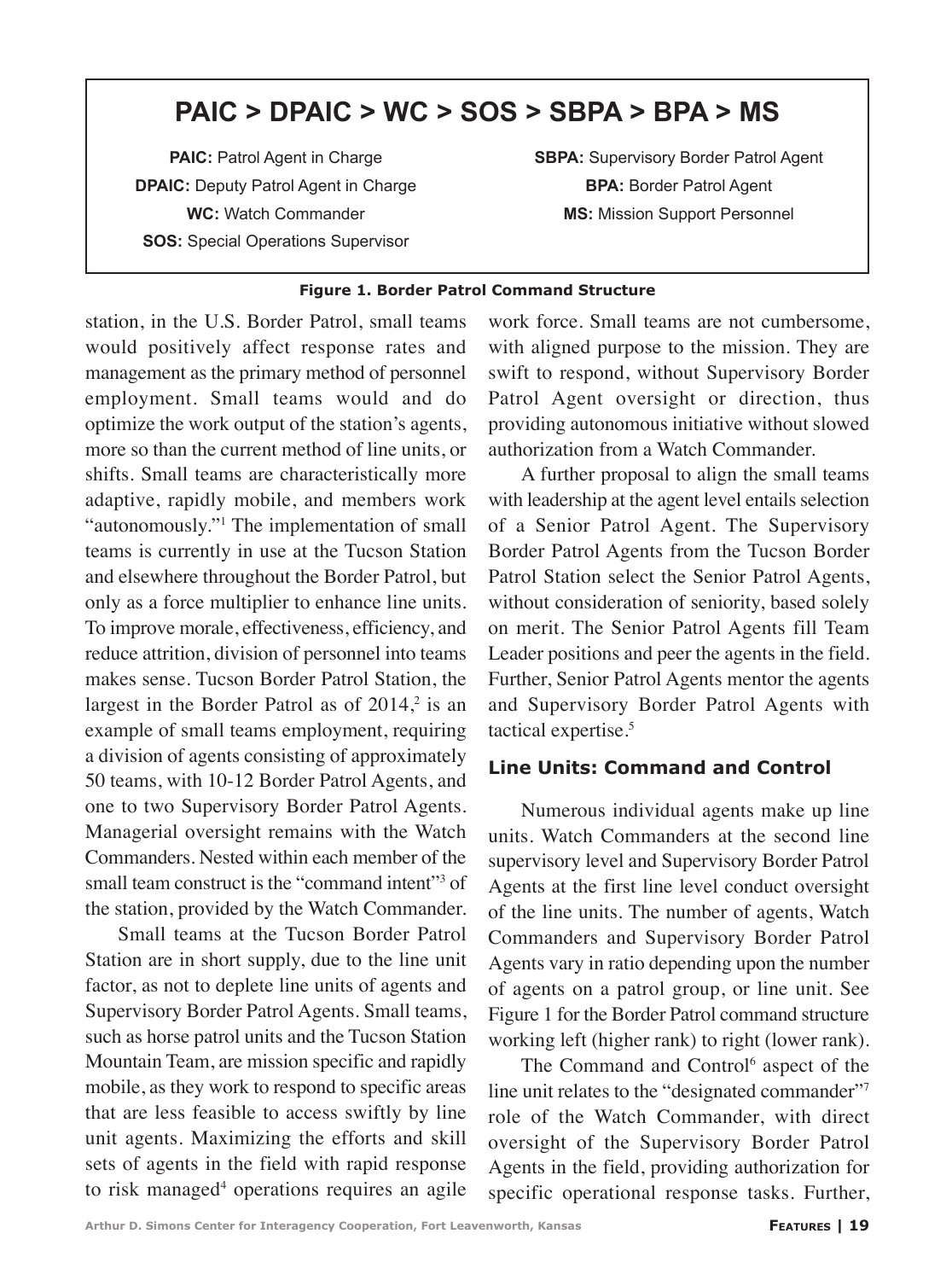Supervisory Border Patrol Agents report to the Watch Commander through a Tactical Operations Center, which possesses tactical control of risk management resources, like Air and Marine Operations assets, again through the auspices of the Watch Commander. Agents assigned to a line unit work in positions that change daily, weekly, and in some instances monthly if assigned to an ad hoc team or group assignment. Assignment to an ad hoc team or group is rare—for example, the sudden creation of such units to meet a surge in illegal alien entries into the U.S.—and once the team meets the mission or objective, the group or team returns to the line unit. A Special Operations Supervisor has oversight of the ad hoc or specialty units and teams.

**Line unit members may lack ownership of their daily assignments in an area of responsibility due to frequent changes in assignment, and in turn, lack familiarity with active intelligence of the area of responsibility.** 

Agents assigned on a line unit remain in their assigned areas. This is despite a specific need for more manpower or resources in an area with mounting egress of illegal aliens into the U.S. It is common for illegal aliens to egress areas less patrolled by agents, and remote areas that have topographical obstacles, such as mountains or canyons. These areas are most prevalent for scouts and illegal aliens to seek illegal entry into the U.S. Increases in traffic, or illegal entries, will prompt supervisors to call for more manpower from different areas. However, this only creates gaps in coverage, requiring more adjustments of manpower. Small teams would enable flexibility to address traffic in the field without frequent adjustments of personnel. Small teams can also coordinate with other small teams working south to address gaps in borderline coverage.

#### **Line Units vs. Small Teams: Pros and Cons of Each**

Line unit members may lack ownership of their daily assignments in an area of responsibility due to frequent changes in assignment, and in turn, lack familiarity with active intelligence of the area of responsibility. Agents respond to the field, or area of operations, with the intent to locate foot sign or visual. Some days a trail may be active, while the following day another trail is more active, and by the end of the week both trails may be inactive, all based on the observations of scouts in the area. A scout on a higher elevation monitors an agent tracking a group along a trail, and the group reroutes to areas less accessible to patrol agents.

It can take weeks to months for agents to assess a scout site as to activity or inactivity. By this time, agents may be reassigned to different areas on a line unit, losing familiarity with an area. Agents who are not consistently working the same area lack the day-to-day familiarity and continuity that occurs on a small team, and do not have the ability to provide a subject matter expert's knowledge of containment or deterrence of persons illegally entering the country. The expertise agents acquire while assigned to teams will assist oncoming teams with specific intelligence pertinent to their area of responsibility and available whole-ofgovernment<sup>8</sup> assets.

The military's analysis approach for capability gaps is Doctrine, Organization, Training, Materiel, Leadership and Personnel, and Facilities. Analyzing the effectiveness of employing small teams throughout the Border Patrol would apply to Doctrine, Organization, Training, Leadership and Personnel. Doctrine would become accessible through the construct of Tactics, Techniques, and Procedures organized at the sector and station levels to accommodate the number of personnel and topography within the area of responsibility.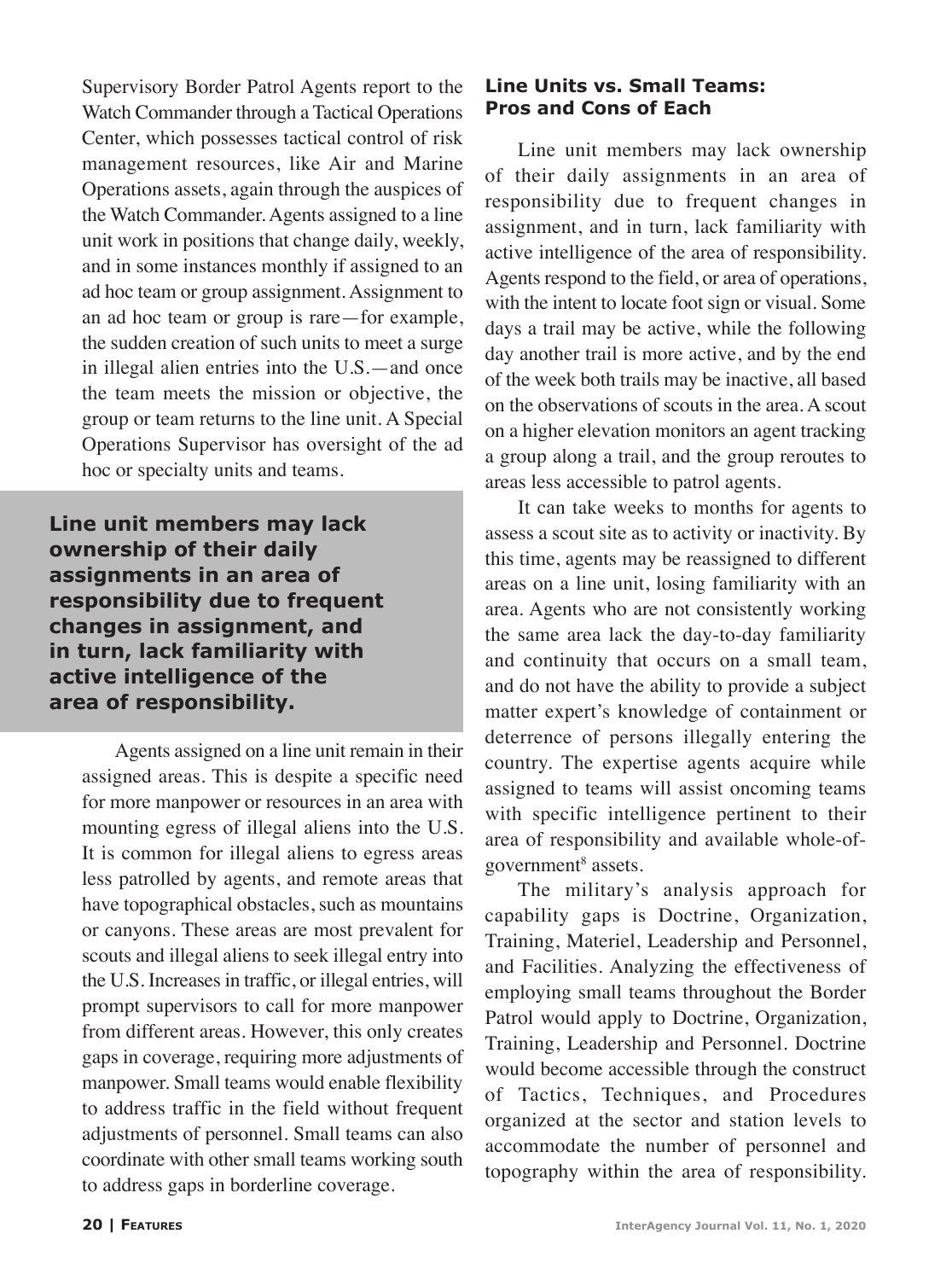|                                 | <b>Doctrine</b> | <b>Organization</b> | <b>Training</b> | Leadership | Personnel |
|---------------------------------|-----------------|---------------------|-----------------|------------|-----------|
| Teams                           |                 |                     |                 |            |           |
| <b>Line Units/Patrol Groups</b> |                 |                     |                 |            |           |

| Figure 2. Comparison of Small Team and Line Unit/Patrol Group Capability Gaps |  |  |  |  |
|-------------------------------------------------------------------------------|--|--|--|--|
|-------------------------------------------------------------------------------|--|--|--|--|

The organizational structure would change in the Border Patrol with the advent of a team's approach, thus affecting Organization, and Training devised and incorporated in the teams' development, through Tactics, Techniques, and Procedure development and training. Leadership would further be rearranged to provide teams leadership and oversight, while Personnel would be distributed to the field differently, but not changed in expertise, unless Tactics, Techniques, and Procedure's decide otherwise (i.e. Scout identification training, tracking in teams, etc.).

Small teams meet ad hoc to discuss pertinent intelligence akin to their assigned areas and station requirements without the constraints of police musters or shift change briefs, which are the common method of exchanging information for the line unit. Patrol group agents may respond to the field individually, and require overwatch (Air and Marine Operations assets) for support, versus a small team that works together, and does not require immediate overwatch support.<sup>9,</sup> <sup>10</sup> In addition, small teams' members apply to teams through the Patrol Agent in Charge, and the member's acceptance onto the teams is dependent on multiple factors. The Border Patrol Council is involved in the selection process, and an agent's seniority in the Border Patrol is considered prior to acceptance onto a small team.

#### **Implementation of Small Teams**

As previously discussed, small teams are in use today at the Tucson Border Patrol Station. To implement small teams throughout the area of responsibility (and cease the use of line units) would require a pilot launch of one shift, or line unit broken up into teams. The pilot launch would allow assessment of small team effectiveness versus the effectiveness of line units. Over

the course of six months to a year, agents and Supervisory Border Patrol Agents would work together collecting active intelligence on their assigned teams, collaborating with both oncoming teams and teams from previous shifts. The team's level of effectiveness is dependent upon the team's agents working together with the supervision of one to two first line supervisors. It may be necessary to have a team of 5 to 6 working on each patrol group, or line unit, to start, which would make each small team the center of gravity per patrol group, providing essential information of activity in the area of responsibility. The teams would be comprised of volunteers, presumably the high-achievers at a station, whose initiative would lead each line unit.

The division of a line unit into teams would require policy change. According to the Community Work Group for Community Development, "Government Policy" may include the "support of an issue" by policy makers, or members of management and their subordinates.<sup>11</sup> The support of the concept to divide line units into teams requires a mass consensus of the station's agents and the Border Patrol's command staff. Without a unified effort of all team members, to include supervisors, a team approach to operations may fail. A smaller operational unit may be more flexible and responsive, but it can also implode faster than a larger unit if not managed or unified correctly.

Agents working in a team dynamic are more aware of their peers' strengths and weaknesses. This knowledge aids in organizing the team to work criminal alien traffic. For example, if an agent or agents are stronger at sign cutting than other members of the team, they may lead a tracking operation, while a less experienced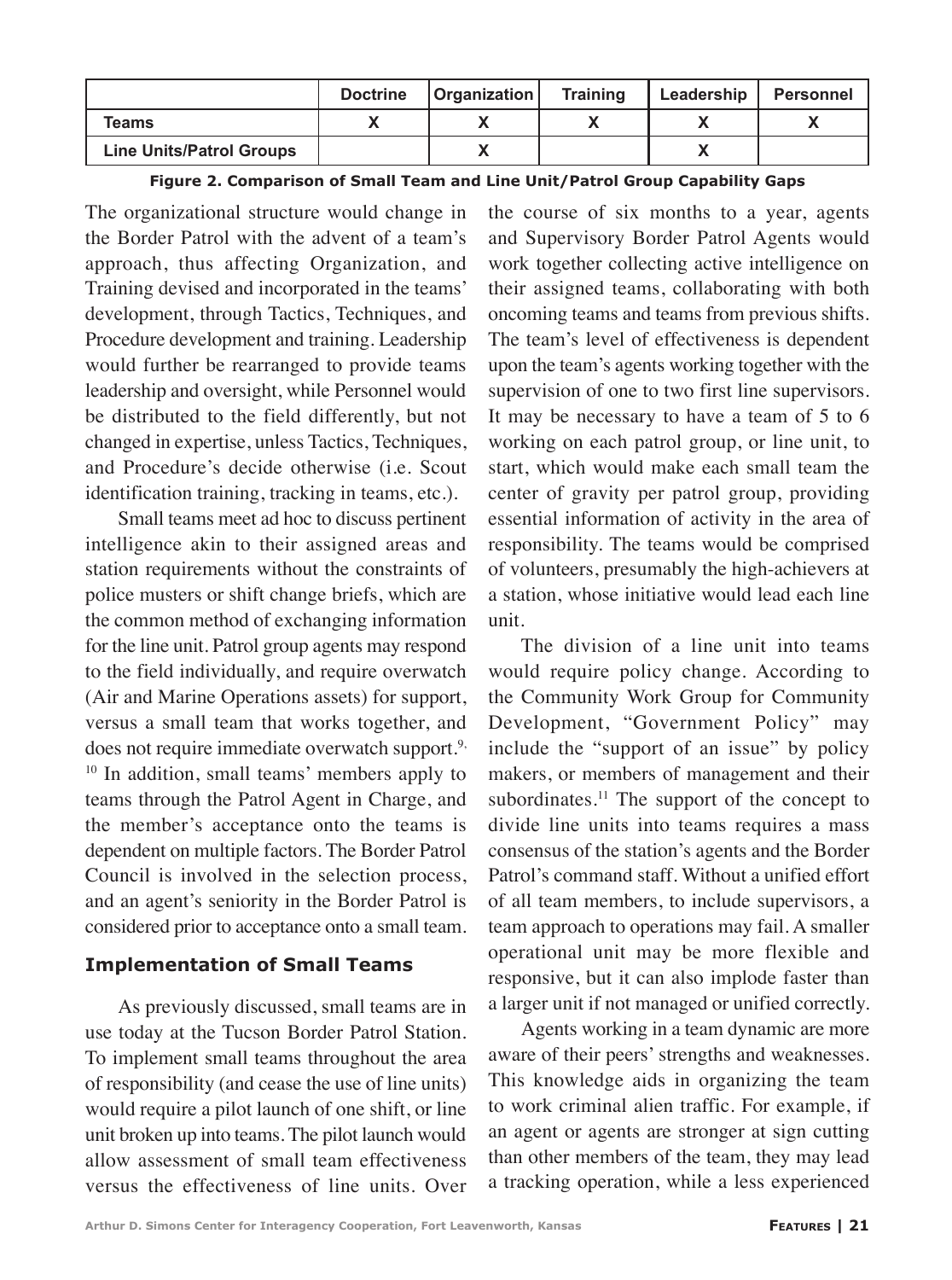agent may cut ahead and provide situational awareness for the agent(s) following the drug trafficking group's sign. A technology-savvy agent who has more knowledge of computer based programs for compiling statistical data and accessing intelligence information would perform these tasks. As a final example, the agent or agents most familiar with the area of responsibility may set strategic goals for the team, insofar as realistically determining an achievable benchmark for seizures within a given period.

#### **...small teams should become less ad hoc and more the mainstay, if not the norm.**

#### **Challenges**

The concept of small teams as an overarching framework of employing personnel within the Border Patrol would create a cultural change, as the replacement of shifts or line units for teams would alter the norm. The initial reaction of Border Patrol personnel may be hesitation, and there may be pushback from the Border Patrol Union, but over time a vested "shared belief"<sup>12</sup> in the small team concept would become the new norm. A cultural shift toward small team employment of personnel may spur new ideas from agents working in teams, and trust in management should improve. As autonomous decision-making by agents increases, management's confidence will likewise increase. A start to small team implementation may be adding one small team per line unit, or patrol group, in transition from line units to small teams.

In the "8-Step Process" Dr. Kotter begins with "Create a sense of urgency."<sup>13</sup> The need for employing agents to the Tucson Station area of responsibility in a more responsive, unified method requires an assessment of what is lacking in current use of the line unit. The key to reaching "Step 6: Short term wins" may lie in developing a pilot project, six months to a year in duration, that proves teams are superior to line units. "Pressing harder after successes" (Step 7) involves fielding more teams in the Border Patrol, and increasing the consensus of agents, union stewards, and management.

Teams learn from each other, internally and externally. The members of teams learn from other members of the teams, and their weaknesses and strengths used to help the team reach its goals or complete its mission. As the Army calls for adaptability of their leaders,<sup>14</sup> the Border Patrol likewise requires adaptability of its leaders and agents in the field to fulfill the duties of a Border Patrol Agent. Adaptive employment of personnel is in current use in the U.S. Border Patrol within Special Operations Groups, however, small teams should become less ad hoc and more the mainstay, if not the norm.

Alien smuggling organizations and drugtrafficking organizations provide illegal aliens with camouflage gear and coach them to run when spotted by Immigration Officers, which exacerbates the need for an adaptive workforce. Response of personnel should be rapid, and the team concept at the Tucson Station is the most suitable method. Once situational understanding<sup>15</sup> of an area of responsibility provides context to a team's response needs (resources, technology, unified effort with other law enforcement assets), a determination to rapidly mobilize toward the threat is made, and risk management<sup>16</sup> follows with appropriate resources to respond.

A line unit is fractious. Its parts, several line agents assigned to a portion of the area of responsibility, are lost in communication if a section is working criminal traffic in a remote area. The difficulties inherent in working across separate parts continue when a call is made for more agents to assist with a checkpoint situation with constrained manpower. A small team remains cognizant of its members' whereabouts,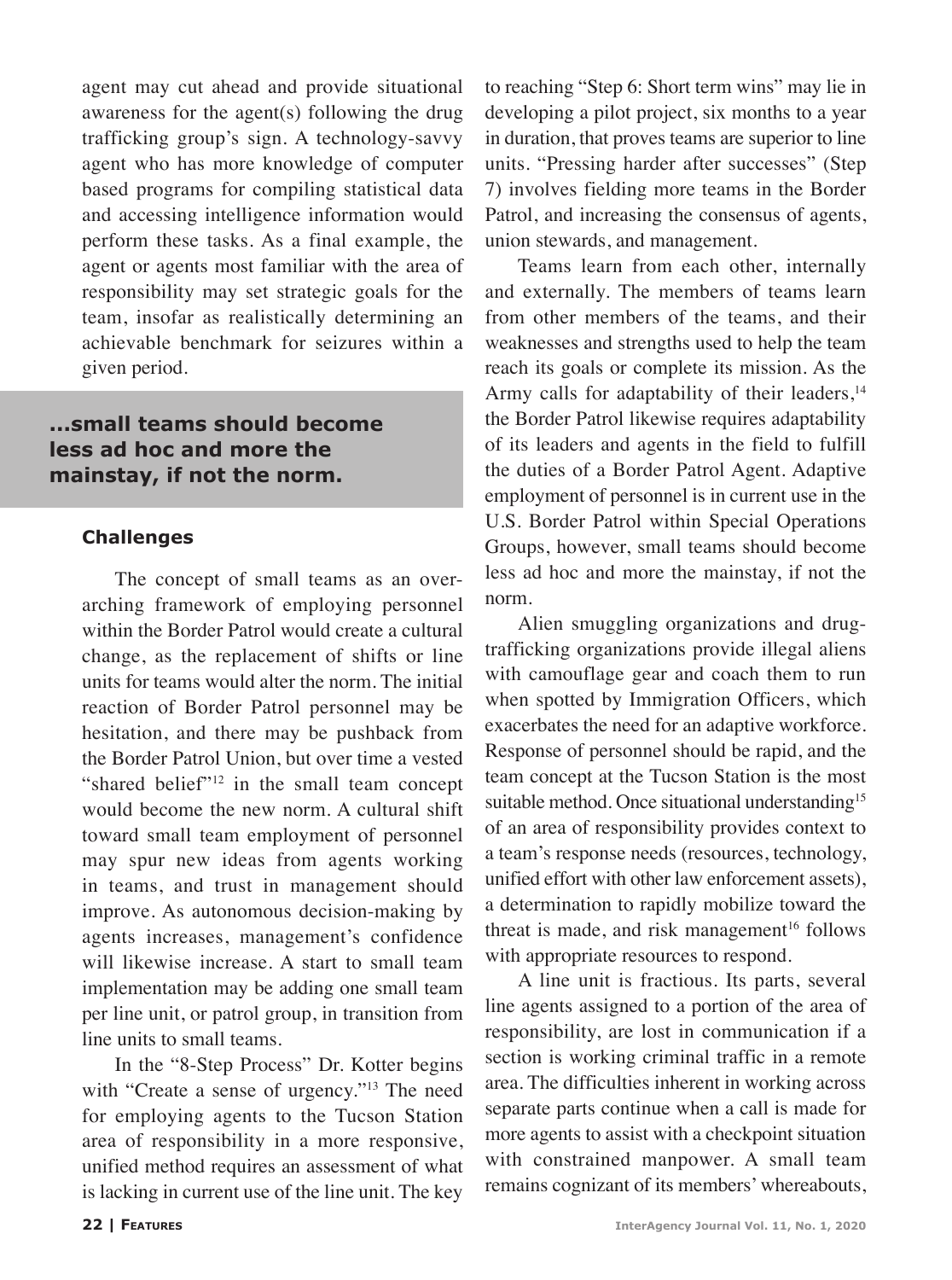as the members usually work together within an assigned section (or grids) within a 10-15 mile stretch of land, providing ease in communication. Line units stretch 20-25 miles apart at any given time, complicating communication and collaboration.

The National Border Patrol Council is the union that represents Border Patrol Agents. The National Border Patrol Council is a component of the American Federation of Government Employees. The American Federation of Government Employees is comprised of "35 separate councils, to include the Veteran's Administration Council and the [National Border Patrol Council]."<sup>17</sup> According to the National Border Patrol Council, councils can exist if "they comply with the [American Federation of Government Employees]'s constitution."18 The National Border Patrol Council provides support to the Border Patrol's labor force below first line supervisors. On the National Border Patrol Council website, under "The [National Border Patrol Council] Mission," it states, "We safeguard conditions of employment, agreements, practices, employee rights, and the labor laws of the United States."19 By this measure, the National Border Patrol Council has leverage with management over employment at the Tucson Station if it entails the selection criteria for specific details or missions. In this context, the use of small teams should be a mainstay in the Border Patrol, not an ad hoc or temporary detail. Even then, if personnel are selected for a team, as they are for horse patrol units and Canine Handler selection, then the National Border Patrol Council would have a say in the selection procedure. The employment of personnel in the field at the Tucson Station currently has a bargaining agreement that allows agents to select the shifts they prefer. The preferences are in a tiered selection of their choices, the first being their most desired. Management officials and union stewards from the Tucson Station divide the units, based on

seniority of staff. This allows for an unbiased process of dividing shifts into equal units, in a near even number of agents on each shift, or line unit. Supervisory Border Patrol Agents and Watch Commanders likewise provide their desired shifts. However, higher management will assign these individuals to shifts based on manpower needs and management objectives. The line units may remain with the selected personnel for a three or six-month rotation, but usually less than a year.

**Line units stretch 20-25 miles apart at any given time, complicating communication and collaboration.**

#### **Recommendation**

Dividing personnel into teams and shifting the line units from a centralized command structure to a decentralized command structure allows for ownership of every autonomous agent. Make the change for a year and see what happens. The worst that could happen is that the culture shock would be too significant to maintain the command and control of leadership, or that most agents would not have a "shared belief"20 in the small team concept. The best that could happen is a significant increase in effectiveness and morale amongst the agents in the Border Patrol. Lastly, leadership may improve with both current leaders and future leaders; leaders who would rise from a smaller team dynamic, a consequence of allowing more autonomy. Experiential knowledge of leadership gained from an agent's autonomous work environment within a team construct will provide the station and the Border Patrol with improved supervisory qualities prior to promotion.

The autonomous agent in the field makes decisions, nested within the team's strategy. With the "commander's intent"<sup>21</sup> conveyed by the supervisor succinctly to the team members,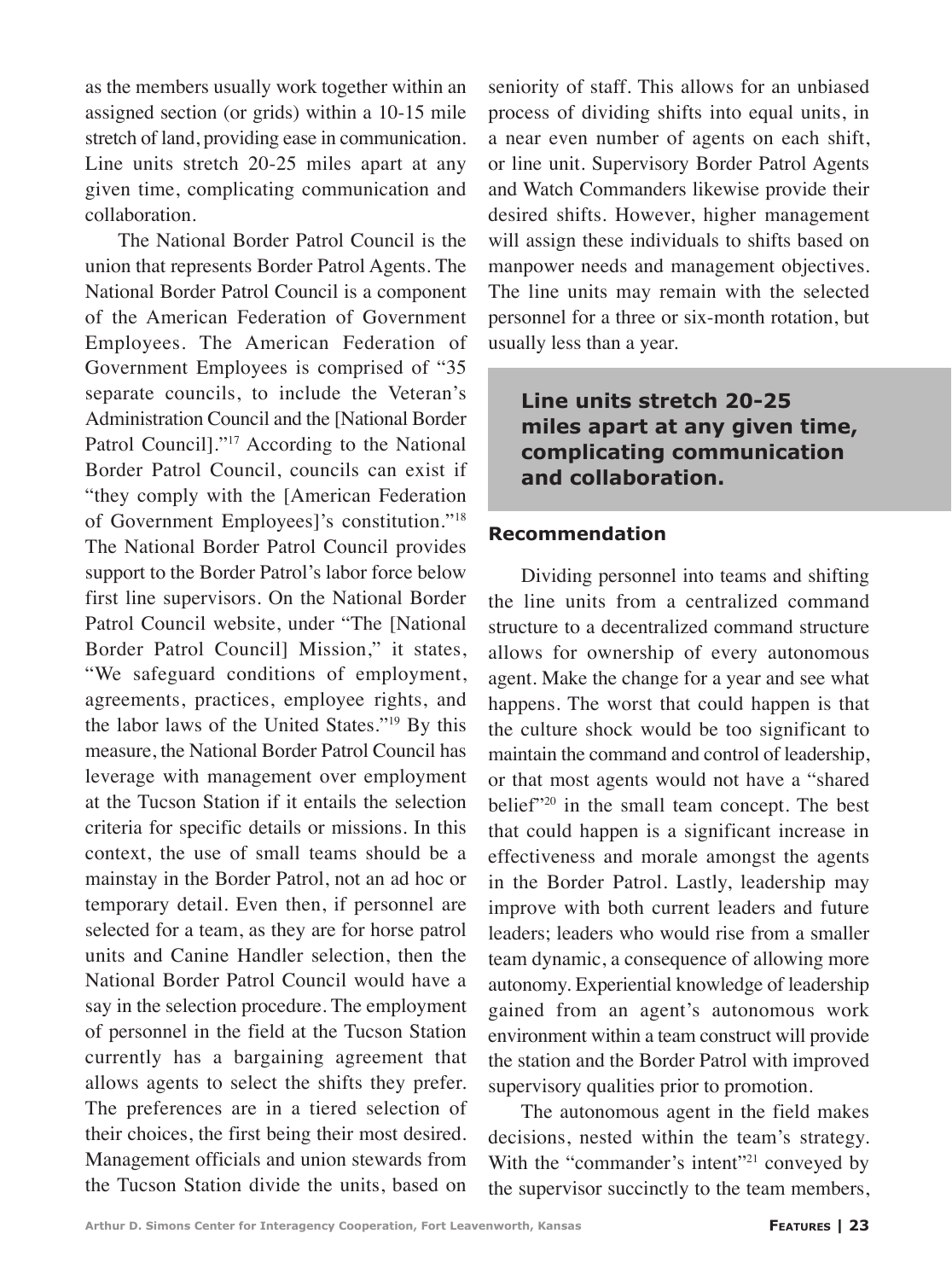the agents, make decisions without authorization of a supervisor. Capable agents within a team work autonomously and perform the duties of a Border Patrol Agent more effectively than a line agent performs the same duties. The line agent may require authorization from a supervisor before performing their tasks. In addition, unfamiliarity with the assignment or work environment inhibits confidence and interferes with decision-making, slowing their progress of detection and deterrence of criminal activity.

The small team concept is already underway at Tucson Station. Its methodology and future improvements, consensus and acceptance by management and agents in the field will depend upon lessons learned, through a similar construct to the Army's Center for Army Lessons Learned, which "archives lessons and best practices."22 At first, the small teams pilot project may have hiccups in implementation, strategic design, and personnel embrace. A two-year study may be necessary to provide the most adequate statistical data, and to hold after action interviews and discussions are a necessity. Increasing small teams utilization by the Border Patrol will depend upon mitigation of vulnerabilities like Border Patrol Union constraints and continuity of information.

Training the line agents, to function well as a small team requires long periods of employment amongst a sustained unit. To build the trust fundamental to small teams will require greater connectivity between the agents and supervisors, which may require increased training together. This concept would entail further research and analysis. Additionally, training of a line unit may necessitate the creation of educational brochures and standards, further creating a small team's doctrine.

Recommendation: Perform an operational simulation for determining whether small teams are more effective than patrol groups or line units. Simulations used in the military would likewise work in the U.S. Border Patrol. There are numerous simulations to pick from and solicitation of vendors may occur at Headquarters for appropriate fit in the Border Patrol. A smaller scale simulation performed at Headquarters level will replicate at the sector and station level. *IAJ*

#### **Notes**

1 U.S. Department of the Army, Headquarters, *Special Operations*, Army Doctrine Publication (ADP) 3-05, 13.

2 U.S. Customs and Border Protection, *Tucson Station*, accessed June 1, 2017, https://www.cbp.gov/ border-security/along-us-borders/border-patrol-sectors/tucson-sector-arizona/tucson-station.

3 Ibid.

4 U.S. Customs and Border Protection, *Border Patrol 2012-2016 Strategic Plan*, accessed December 20, 2016, https://www.cbp.gov/sites/default/files/documents/bp\_strategic\_plan.pdf, 12.

5 Interview with Gutierrez, Eugene, Supervisory Border Patrol Agent, Tucson Border Patrol Station, August 20, 2017.

6 Joint Chiefs of Staff. *Command and Control for Joint Land Operations* (Joint Publication 3-31). February 24, 2014.

7 Ibid.